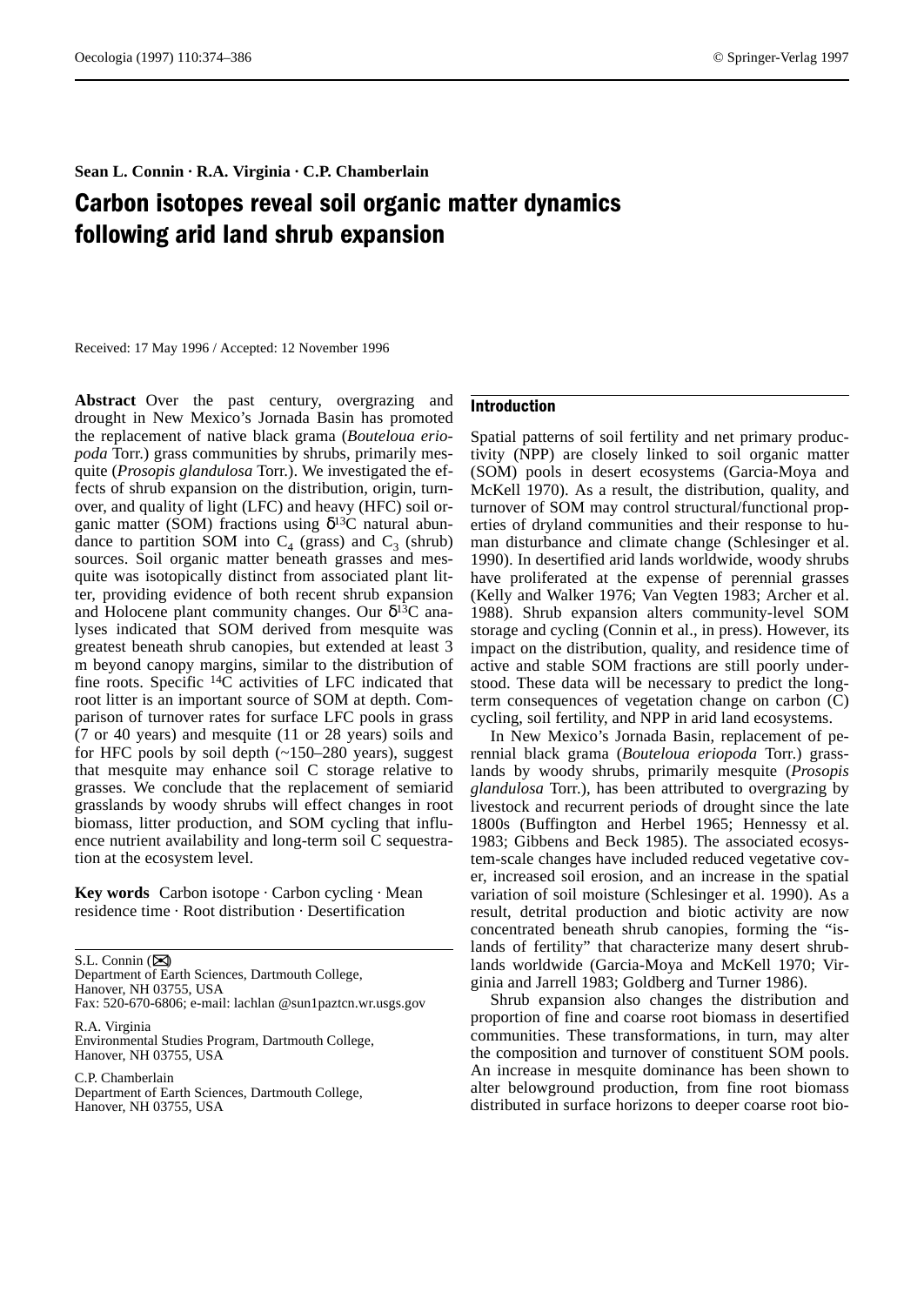mass concentrated beneath shrub canopies (Cable 1969; Heitschmidt et al. 1988; Brown and Archer 1990). While total root weight increases in soils beneath mesquite, relative to grasses (McPherson et al. 1993), the proportion of fine root biomass  $\left($ <2 mm) apparently declines (Virginia et al. 1992). These changes may be linked to SOM loss in mesquite vs. mixed mesquite/grass habitats in the Jornada Basin (Virginia et al. 1992). However, we do not know if these differences in SOM content between communities reflect a transient vs. equilibrium response to shrub establishment.

Short- (i.e., historical) and long-term impacts of shrub expansion on SOM may be distinguished by differentiating between active (turnover,  $\tau$ , one to tens of years) and stable ( $\tau$  hundreds to thousands of years) SOM fractions, respectively (Cheng and Molina 1995; Connin et al., in press). Loss of SOM in Jornada mesquite dunes probably results from removal of active substrates linked to lowdensity  $(<2.0 \text{ g/cm}^3$  or "light" SOM (LFC), which responds rapidly to changing litter inputs (Spycher et al. 1983) and/or mineralization rates (Janzen et al. 1992). Loss of heavier  $(>2.0 \text{ g/cm}^3)$ , more stable substrates (HFC) may also have contributed to these changes. In either case, soil nutrient availability and long-term C storage capacity may be altered by variations in LFC and HFC pools, respectively (Spycher et al. 1983; Sollins et al. 1984). Therefore, to understand specific impacts of shrub expansion on soil fertility and C storage, we must first identify changes in the origin, distribution, and turnover of LFC and HFC.

Natural 13C isotope abundance techniques have been used to proportion SOM by fraction based on the photosynthetic pathway of contributing plant species (Dzurec et al. 1985). The average  $\delta^{13}$ C value of C<sub>4</sub> plant tissue  $(-12\%)$  is distinct from C<sub>3</sub> plants  $(-26\%)$  (Bender 1968; Smith and Epstein 1971); these differences are maintained in plant litter (Ludlow et al. 1976). Thus, the  $\delta^{13}$ C of SOM can be used to identify C<sub>3</sub>/C<sub>4</sub> vegetation changes along modern ectotones (Dzurec et al. 1985; Mariotti and Peterschmidt 1994), including the displacement of  $C_4$  grasses by  $C_3$  shrubs (McPherson et al. 1993). Since black grama is a  $C_4$  plant and mesquite is a  $C_3$  plant, SOM derived from these species is isotopically distinct.

We hypothesized that the historical replacement of Jornada grasslands by mesquite has produced discernible changes in LFC and HFC pools which can be directly linked to patterns of nutrient cycling and soil C storage. We also predicted that the shift from  $C_4$  to  $C_3$  dominance created differences in the  $\delta^{13}$ C of plants and associated SOM. The objectives of this study were: (1) to identify changes in SOM production and plant rooting patterns following mesquite establishment, (2) to determine the spatial extent and rate at which mesquite influence LFC and HFC pools, and (3) to quantify the mean residence time (MRT) of LFC and HFC fractions. To test our predictions, we used  $^{13}$ C natural abundance techniques,  $^{14}$ C dating, and C/N analyses to examine changes in the amount, distribution, source  $(C_3$  or  $C_4$ ), quality, and flux-

es of LFC and HFC following mesquite expansion in the Jornada Basin.

# Methods

# Site description

This study was conducted at the USDA Jornada Experimental Range approximately 40 km north-northeast of Las Cruces, Dona Ana County, N.M., USA. The study area encompasses approximately 18,266 ha of the Jornada Del Muerto basin in the northern Chihuahuan Desert (Hennessy et al. 1983) ranging in elevation from 1,260 m on basin plains to 2,833 m at the crest of the San Andres Mountains (Gibbens et al. 1983). Mean annual precipitation is 211 mm (Houghton 1972) with 53% falling between July and September. The mean annual temperature is 15.6° C. However, ambient conditions are variable, with temperatures occasionally falling below freezing during winter months and exceeding 40° C in the summer (Buffington and Herbel 1965).

We sampled a remnant  $C_4$ -dominated grass community and an adjacent mesquite dune complex to evaluate changes in SOM following shrub expansion. Both communities reside on fluvial basin sediments of the early-to mid-Pleistocene La Mesa Geomorphic Surface (400–1,500 ka) (Gile and Grossman 1979). The grassland site is dominated by the  $C_4$  grasses black grama, poverty threeawn (*Aristida divaricata* Willd.), and mesa dropseed (*Sporobolus flex* $uosus$  Thurb.). Interspersed  $C_3$  species include mesquite and yucca (*Yucca elata* Engelm.). Soils consist of coarse loamy, mixed, thermic Typic Haplargids or loamy, mixed, thermic Typic Calciorthids (Gile and Grossman 1979).

The dune site is dominated by mesquite. Four-wing salt bush (*Atriplex canescens* (Pursh) Nutt.), a  $C_4$  shrub, and bush muhly (*Mulhlenbergia porteri* Scribn.), a C<sub>4</sub> grass, occur infrequently beneath shrub canopies. Intershrub surfaces may contain scattered  $C_3$ species such as broom snakeweed (*Gutierrezia sphaerocephala* Gray), but are largely unvegetated. Aeolian processes have modified soil profiles such that surface horizons are eroded from intershrub soils and coarser particle fractions are, in part, redeposited beneath mesquite, forming coppice dunes (Hennessy et al. 1985). As a result, dunes consist of mixed Typic Torripsamments, while interdune soils are taxonomically equivalent to the Calciorthid grassland soils (Gile and Grossman 1979). Most dunes range from 0.3 to 2.5 m in height and 1.5 to 12 m in width (Gile 1966) and are less than 100 years old (Gile and Grossman 1979).

#### Sample collection

#### *Mesquite dunes*

During March 1994, we excavated trenches in two mesquite coppice dunes (D1 and D2). The selected dunes were >1 m in height above surrounding deflational surfaces, at least 10 m (at their periphery) from adjacent dunes, and showed little evidence of burrowing activity. Trenches (~1.5 m wide) were excavated with a backhoe from north to south extending 3 m beyond the edge of each dune. In the interdune soils, trenches extended to 1 m depth, providing a lower baseline for sampling within dunes. At the time of sampling, no  $C_4$  species were evident.

Following excavation, grids divided into 20-cm2 sections were placed along the western face of each trench and root intersections in three size classes  $\left($  <3 mm, 3–10 mm, >10 mm) were counted to estimate root densities. Soils were collected at 10-cm depth increments at dune center, half dune (i.e., midway between dune center and edge), dune edge, and 3 m beyond the dune periphery (Fig. 1). Soil  $\delta^{13}$ C analyses were limited to a subset of the material collected. In D1, we analyzed soils at 10-cm depth intervals from all four positions along the dune complex. Having defined the major isotopic trends, we reduced our analyses in D2 to three positions, measured at 20-cm intervals.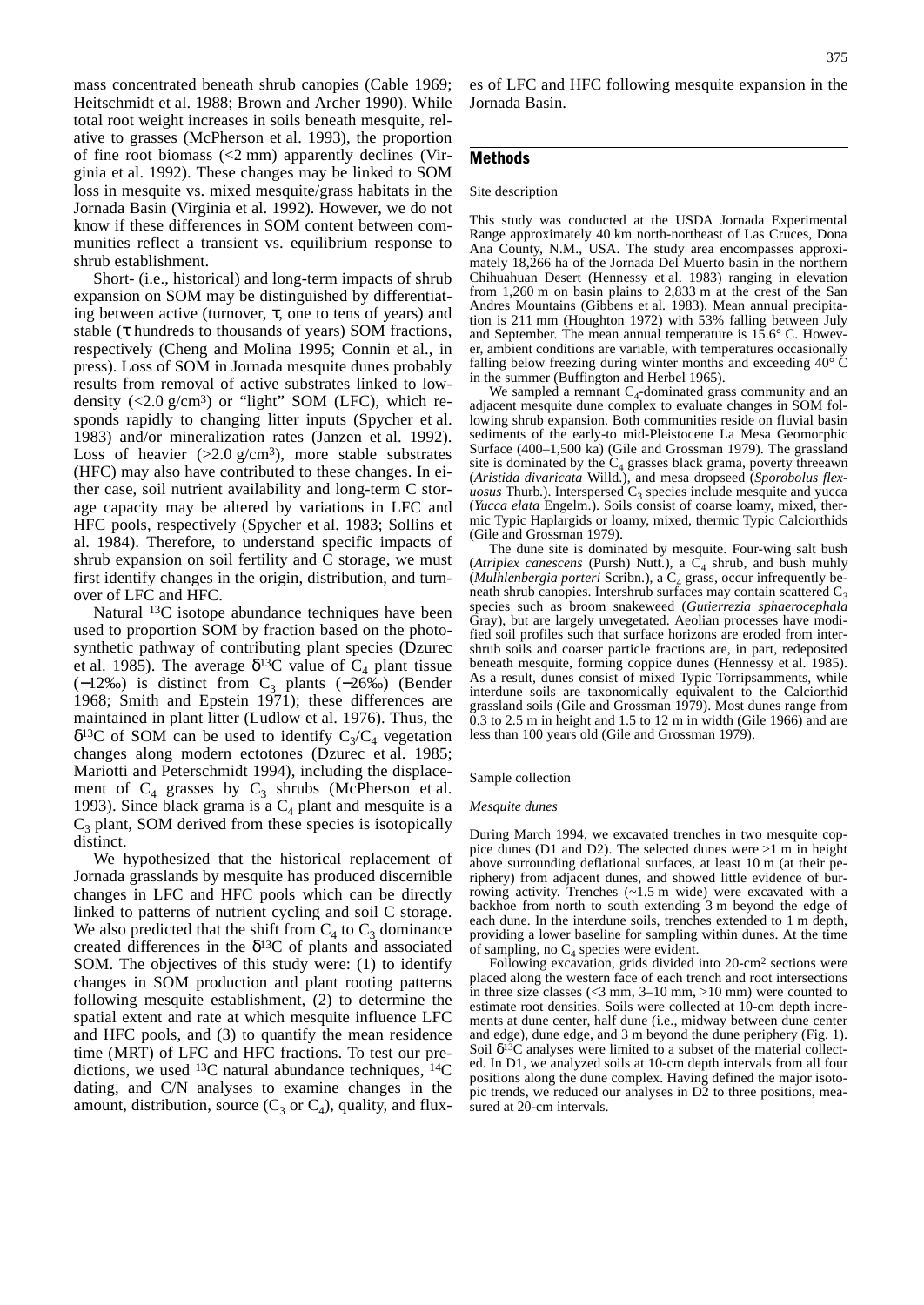**Fig. 1** Soil profile characteristics in two mesquite dune trenches: **A** D1, **B** D2. Capital letters *A, B, C,* and *K* represent master horizons. We use the K horizon to designate a zone of maximum  $CaCO<sub>3</sub>$  accumulation (Gile et al. 1965). Intra-horizon subdivisions are represented by *number. Lower case letters* (used as suffixes) represent specific kinds of master horizons: *b* buried, *t* accumulation of silicate clay, *k* accumulation of carbonates,  $m$  indurated



## *Grassland*

In August 1994, three trenches (6 m long $\times$ 1.5 m wide $\times$ 1 m deep) were excavated in the grassland site. The replicate trenches were located 100–200 m apart. Locations were selected such that distances to nearby  $C_3$  plant species (including mesquite) exceeded 5 m. Root densities were counted by size class and soils were collected at 10-cm depth increments along three positions, one in the middle and two at either end of each trench. Four profiles (TG1, TG2, TG3, TG4) were selected for subsequent  $\delta^{13}$ C analyses (Fig. 2). In TG1,  $δ<sup>13</sup>C$  SOM values were determined at 10-cm increments to insure adequate sampling resolution; all other profiles were analyzed at 20-cm increments.

 $K11$ 

 $K12b$ 

Replicate mesquite and grass litter samples were collected at several locations in the basin to determine the δ13C values of endmember vegetation types (i.e.,  $C_4$  grass vs.  $C_3$  mesquite) and to examine  $\delta^{13}$ C variability within individual species (e.g., Ehleringer and Cooper 1988). Similarly, mesquite roots (<2 mm) were collected within dune profiles to identify any systematic  $\delta^{13}C$  variations in tissues, related to rooting depth, which might influence δ13C values of associated litter.

#### Sample preparation and analyses

Plant tissues were dried overnight at  $55^{\circ}$  C, ground to <0.4 mm diameter in a mixing mill, homogenized, and stored. Soils were passed through a 2-mm sieve; organic litter and roots >2 mm were removed by hand and stored separately. Light and heavy SOM (Stevenson and Elliott 1989) were separated from soil subsamples

(~30 g) by flotation in a 1.2 g·cm<sup>−</sup><sup>3</sup> NaCl solution following the methods of Strickland and Sollins (1987). Together, LFC and HFC represent labile and stable detrital pools, respectively (Sollins et al. 1984; Hsieh 1992). The LFC was treated with 1 M HCl to remove CaCO<sub>3</sub>, then rinsed with deionized water, oven dried at ~60 $^{\circ}$ C, and homogenized prior to analysis. The HFC was treated three times with 1 M HCl and then washed three times with deionized water. The carbonate-free soils were then dried and homogenized. Inspection of the treated soils under a microscope (at  $300\times$ ) and by SEM imagery indicated that carbonate and LFC removals were complete.

ােকা

K12b

200

220

Carbon isotope ratios of plant tissue and SOM were determined by stable isotope ratio mass spectrometry measured from cryogenically purified  $CO<sub>2</sub>$  following combustion at 900 $\degree$  C (Boutton 1991). 13C/12C ratios were measured on a Finnigan delta E gas source mass spectrometer at the Darthmouth college D-LITE laboratory. All results are expressed in delta notation ( $\delta^{13}$ C) where: <sup>δ</sup>13C=(*R*sample/*R*std−1)×1000; *R*sample and *R*std are the absolute 13C/12C ratios of sample and standard, respectively. δ13C values are reported in parts per thousand (‰) relative to the Vienna Pee Dee Belemnite (VPDB) standard (Coplen 1994). Sample precision  $(\pm 1$  SD), for bulk plant tissue and SOM depends largely upon sample heterogeneity. At a given location and soil depth, LFC and HFC  $\delta^{13}$ C values varied by  $\pm 0.2$ ‰ and  $\pm 0.3$ ‰, respectively, similar to plant litter collected at individual locations  $(\pm 0.2\%)$ .

Percent organic C was determined by dry combustion on a Carlo Erba CHN analyzer following soil pretreatment with 1 M HCL to remove  $CaCO<sub>3</sub>$  (Pella and Colombo 1973). Attempts to acidify soils within sample cups (e.g., Nieuwenhuize et al. 1994) were unsuccessful, due to material loss during the dissociation of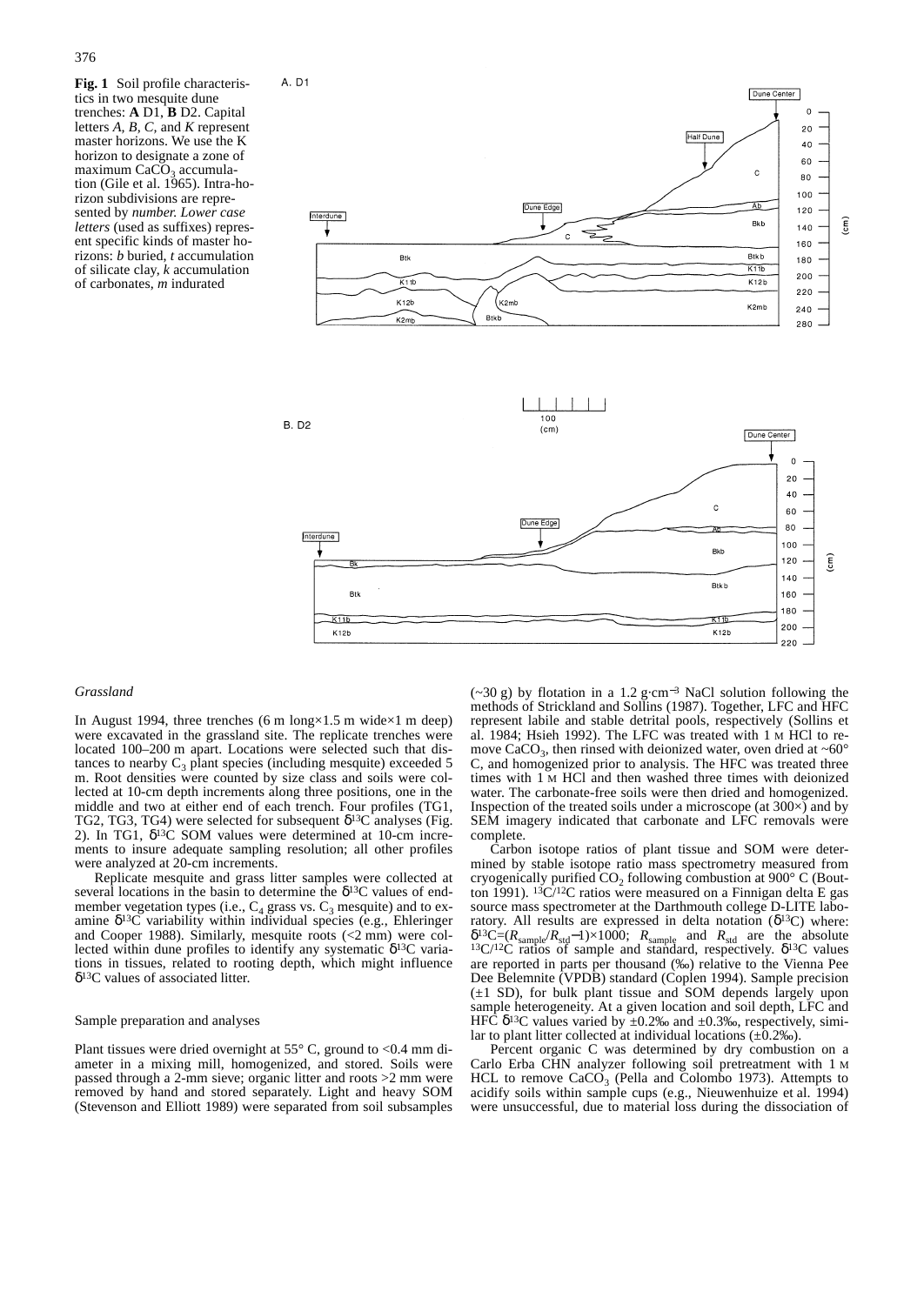**Fig. 2A–C** Soil profile characteristics in three grassland trenches. *Numbered boxes* refer to sample locations. Capital letters *A, B,* and *K* represent master horizons. We use the *K* horizon to designate a zone of maximum  $CaCO<sub>3</sub>$  accumulation (Gile et al. 1965). Intra-horizon subdivisions are represented by number. *Lower case letters* (used as suffixes) represent specific kinds of master horizons: *t* accumulation of silicate clay, *k* accumulation of carbonates, *m* indurated, *b* buried

A. Grassland Trench 1









CaCO<sub>3</sub>. Therefore, soils  $(\sim 50 \text{ g})$  were acid-pretreated in 250-ml glass beakers, rinsed with deionized water, oven dried at  $~60^{\circ}$  C, and homogenized. Organic C was then measured in samples of the carbonate-free sediment. Percent C in HFC was measured on soils pretreated to remove LFC; percent C in LFC was then calculated as the difference between total organic C and HFC. Results for all organic C fractions are reported as a proportion of total soil weight using percent total C (measured on untreated soils) to correct for  $CaCO<sub>3</sub>$  loss during pretreatment. Repeated C analyses  $(n=10)$  of individual soils yielded a precision of 0.02%. Comparisons of organic C pools by horizon between grassland profiles and mesquite dunes were made by a students t-test with equal variance using the SAS statistical package (SAS 1987).

Selected LFC, HFC, and pedogenic  $CaCO<sub>3</sub>$  samples were sent to Beta Analytic (Miami, Fla.) for 14C dating by Accelerator Mass Spectrometry (e.g., Trumbore et al. 1989). Isotopic 14C/12C ratios of graphite targets made from the samples were measured using AMS facilities at the Lawrence Livermore National Laboratory (USA). Relative 14C specific activities were normalized to a fixed δ13C value of −25.0‰ and expressed as a percentage of a modern standard, which is 95% of the activity of National Bureau of Standards' oxalic acid.

#### Calculations

Soil organic matter was partitioned into shrub (shrub-C) and grass (grass-C) source as follows:  $\delta_1 = \chi \times \delta_0 + (1-\chi) \times \delta_2$ ; where  $\delta_1$  is the  $\delta^{13}$ C of bulk SOM,  $\delta_0$  is the  $\delta^{13}$ C of grass-C,  $\delta_2$  is the  $\delta^{13}$ C of shrub-C, and  $\chi$  is the proportion of grass-C remaining in the soil (Martin et al. 1990). The loss of grass-C from shrub HFC pools was calculated, assuming bulk densities of equivalent grass/dune soil horizons are similar (Gile and Grossman 1979), as:  $C_4$ loss= $\chi_1-\chi_2$ ·( $H_2/H_1$ ); where  $\chi_1$  and  $\chi_2$  are the percentage of grass-C in HFC pools from grass and dunes soils (respectively), and *H*<sup>1</sup> and  $H_2$  are percentage of HFC (by weight) in grass and dunes soils, respectively. In this context, the mean residence time (MRT) of HFC can be estimated assuming exponential decay: MRT=*k*{−  $(\ln[C_t/C_0]/\Delta t)$ ; where *k* is the mean decay constant,  $C_t$  is the percentage of grass-C at some time *t* after shrub establishment,  $C_0$  is the percentage of grass-C just before shrub establishment  $(t_0)$ , and ∆*t*=*t*−*t*<sup>o</sup> (Jenkinson and Rayner 1977).

We derived MRT values for LFC pools using a decomposition model that relates annual variations in atmospheric 14C levels and residue bomb C to the 14C activity and MRT of active SOM (Hsieh 1993). This model has the following form:

$$
A_{a} = \sum_{i=b}^{p} \exp[-k(p - i)]
$$
  
×14C<sub>i</sub> exp[-(p - i)/8268]/  $\sum_{i=b}^{p}$ [-(p - i)/MRT]

where  $A_a$  is the specific <sup>14</sup>C activity of an active SOM pool, *k* is a first order decay constant, *p* is the year when the soil was sampled,  $^{14}C_i$  is the specific activity in the atmosphere of the year *i*, and 8268 years is the MRT of 14C. Assuming steady-state turnover for LFC pools and that <sup>14</sup>C sources to these pools are equilibrated with atmospheric <sup>14</sup>C, MRTs in the range of 1–80 years can be calculated (Hsieh 1993).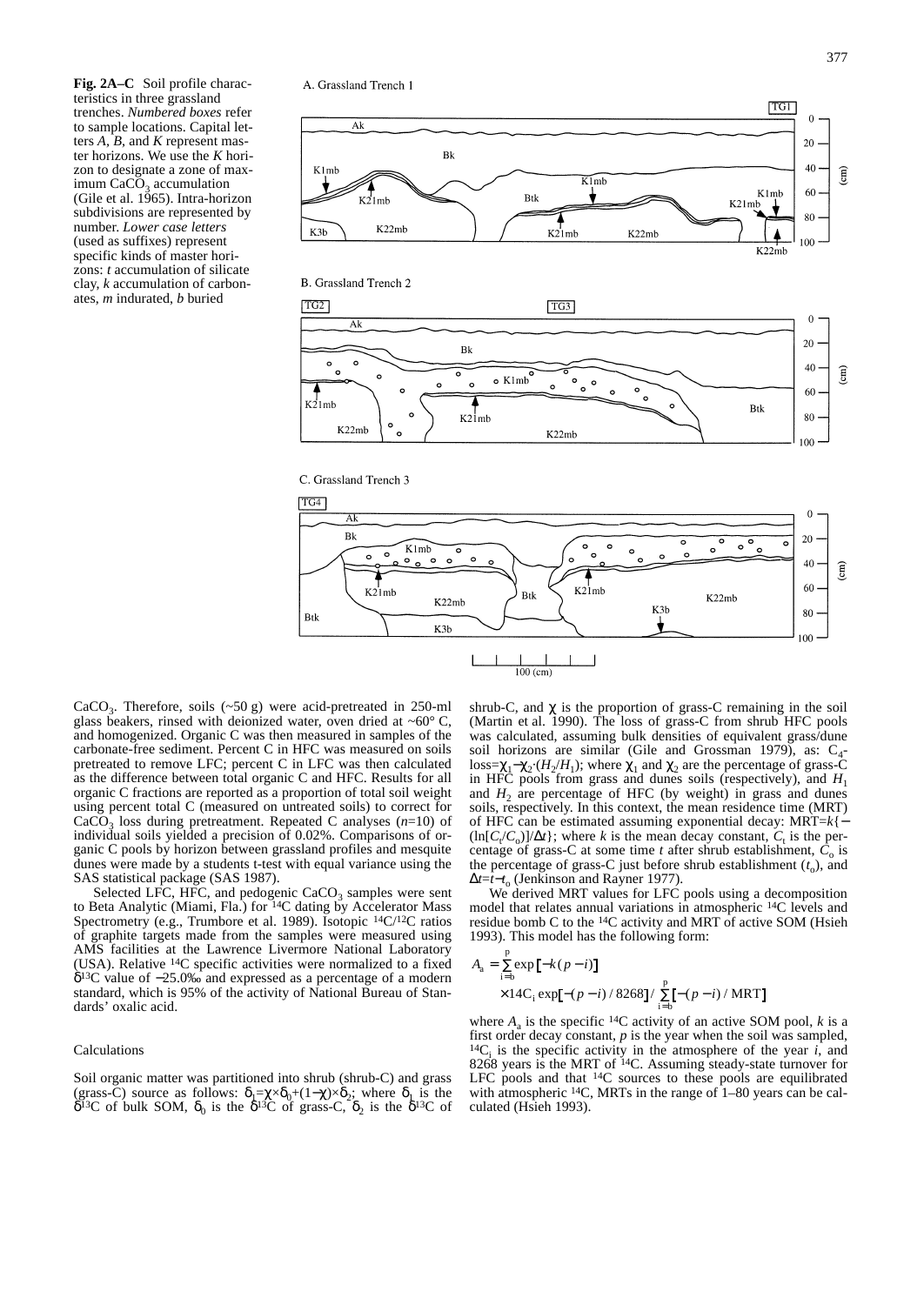# Results

# Root distributions

Mesquite encroachment caused fundamental changes in the size, density, and distribution of root biomass (Figs. 3 and 4). In grassland trenches, fine root  $\leq$ 3 mm diameter) abundance was greatest in the top 40 cm, but fine roots occurred at depths up to 1 m. Under mesquite, fine roots occurred at depth (up to 2 m) and were present in interdune soils. Overall, fine root densities were lower in the dune profiles than in the grassland profiles. Coarse roots in 3- to 10- and >10-mm size classes were absent in grassland profiles, but appeared in both dunes, reflecting a shift in belowground biomass toward larger and deeper woody roots. The largest roots (>10 mm) occurred directly beneath mesquite canopies due to strong taproot development, which is characteristic of this species (Ludwig 1977). Roots in the 3- to 10-mm size class were present well beyond shrub canopies, at depths up to 80 cm.

# δ13C values of plants and soil organic matter

The  $\delta^{13}$ C values of surface litter ( $\pm$ 1SD) derived from mesquite  $(-25.7\pm0.2\%)$  and C<sub>4</sub> grasses  $(-14.2\pm0.5\%)$ were distinct. The  $\delta^{13}C$  of mesquite fine roots (− 25.5±0.3‰) was similar to mesquite litter and did not vary by depth. Based on these observations, we assigned δ13C values of −14.2‰ and −25.5‰ to proportion SOM into  $C_4$  and  $C_3$  sources, respectively.

The  $\delta^{13}$ C of LFC and HFC in grassland profiles decreased with depth. However, these trends varied by fraction and location of the K horizon (Fig. 5). Isotopic data for LFC were limited to depths where adequate sample material could be gathered. Near profile surfaces (10 cm depth), the average  $\delta^{13}$ C of LFC was -14.6‰, similar to  $C_4$  grasses. The  $\delta^{13}C$  of the associated HFC was more negative, by up to 2.1‰ (Fig. 5A). The percentage of  $C_4$ SOM in LFC and HFC pools decreased (down-profile) by as much as 45% (Fig. 5D) and 58% (Fig. 5C), respectively. Isotopic differences between fractions diminished with depth. Abrupt decreases in the  $\delta^{13}$ C of HFC occurred in proximity of Btk/Kb boundaries. Unlike other profiles, the  $\delta^{13}$ C values of LFC in TG4 (Fig. 5D) were more negative  $(-1.0-2.0\%)$  than associated HFC  $(20-80)$ cm depth), suggesting that in this profile, turnover of





Grass Trench 2

#### Grass Trench 3

| $\cdots$<br>.<br>in a constitution of the constitutional constitution of the constitution of the constitution of the constitution of<br>.<br>$\cdots$<br>.<br>.<br>ninini maso a shinini na kata sa sa s<br>in a constitution of the constitution of the constitution of the constitution of the constitution of the constitution of the constitution of the constitution of the constitution of the constitution of the constitution of t<br>$\cdots$<br>.<br>.<br>.<br>$\cdots$<br>$\cdots$<br>$\cdots$<br>.<br><b>CONTRACTOR</b> AND INCOME.<br>.<br>.<br>.<br>$\cdots$ | .<br>.<br>. .<br>.<br>.<br>.<br>.<br>.<br>292929<br>.<br>.<br>.<br>$\sim$ $\sim$ | . | $\cdot$ $\cdot$ | .<br>. . | $\cdot$ $\cdot$ $\cdot$ $\cdot$<br>. | . | . <i>. .</i> . | . |
|----------------------------------------------------------------------------------------------------------------------------------------------------------------------------------------------------------------------------------------------------------------------------------------------------------------------------------------------------------------------------------------------------------------------------------------------------------------------------------------------------------------------------------------------------------------------------|----------------------------------------------------------------------------------|---|-----------------|----------|--------------------------------------|---|----------------|---|
|                                                                                                                                                                                                                                                                                                                                                                                                                                                                                                                                                                            |                                                                                  |   |                 |          |                                      |   |                |   |
|                                                                                                                                                                                                                                                                                                                                                                                                                                                                                                                                                                            |                                                                                  |   |                 |          |                                      |   |                |   |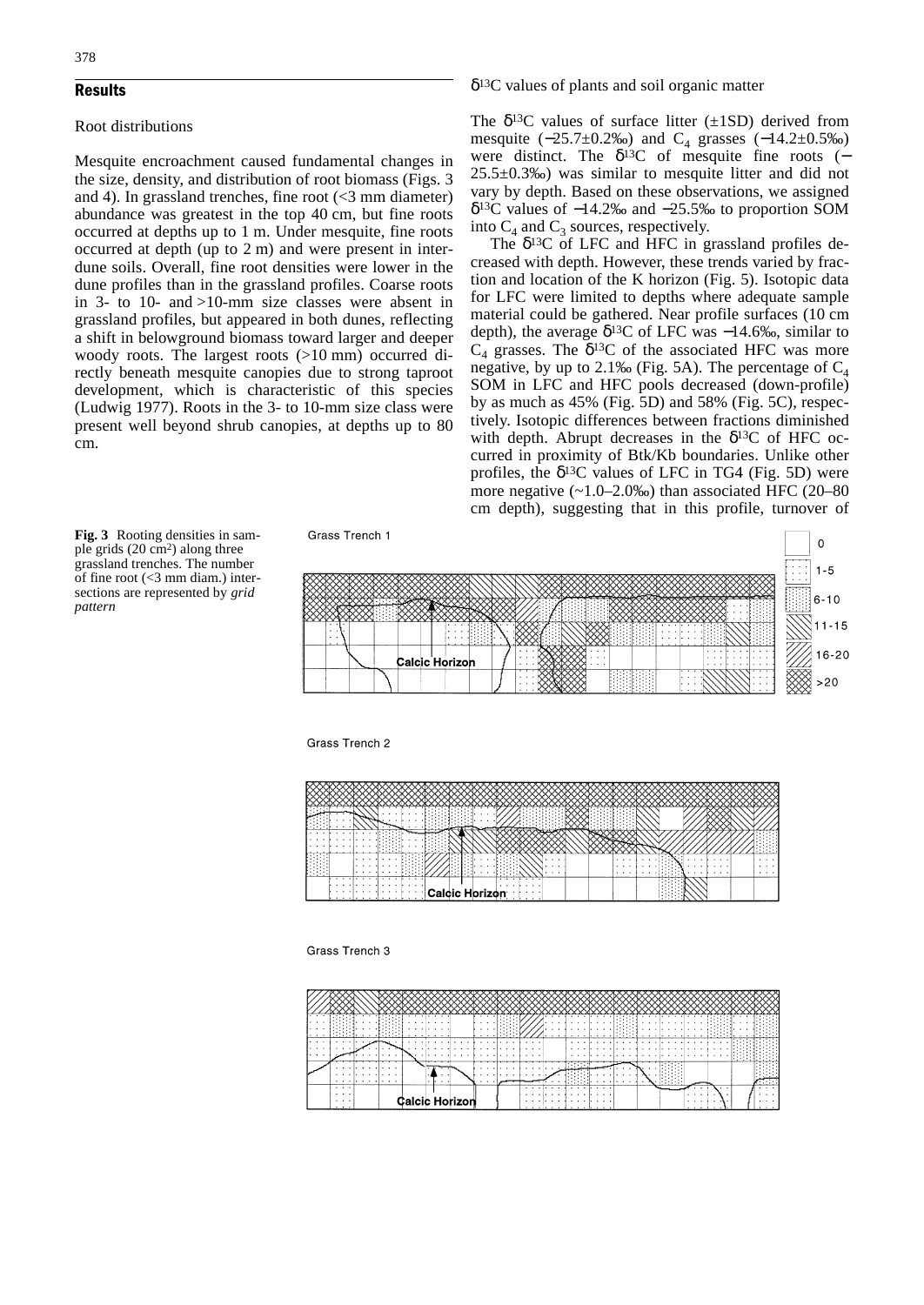**Fig. 4A, B** Rooting densities in sample grids (20 cm2) along two mesquite dune trenches. The number of fine root (<3 mm diam.) intersections are represented by *grid pattern.* Root counts in  $\frac{3}{2}$ –10 and >10 mm diam. size classes (when present) are *numbered*, respectively





**Fig. 5A–D**  $\delta^{13}$ C values of light (*open circles*) and heavy (*shaded diamonds*) soil organic matter fractions in four grassland profiles. *Numbered* data points refer to  $14C$  ages listed in Table 2



LFC is slower than HFC. More likely, these results reflect an accumulation of shrub-C from a nearby mesquite (~7 m distance) which may be rooting into the soil pipe (i.e., vertical extension of Btk horizon) that this profile bisects (Fig. 2). Ludwig (1977) suggests that Jornada

shrubs concentrate roots within soil pipes to access accumulating soil moisture.

Modern shrub-C can be discerned from "inherited" grass-C from the  $\delta^{13}$ C profiles of SOM in mesquite dunes (Fig. 6). In general, mesquite contribution to SOM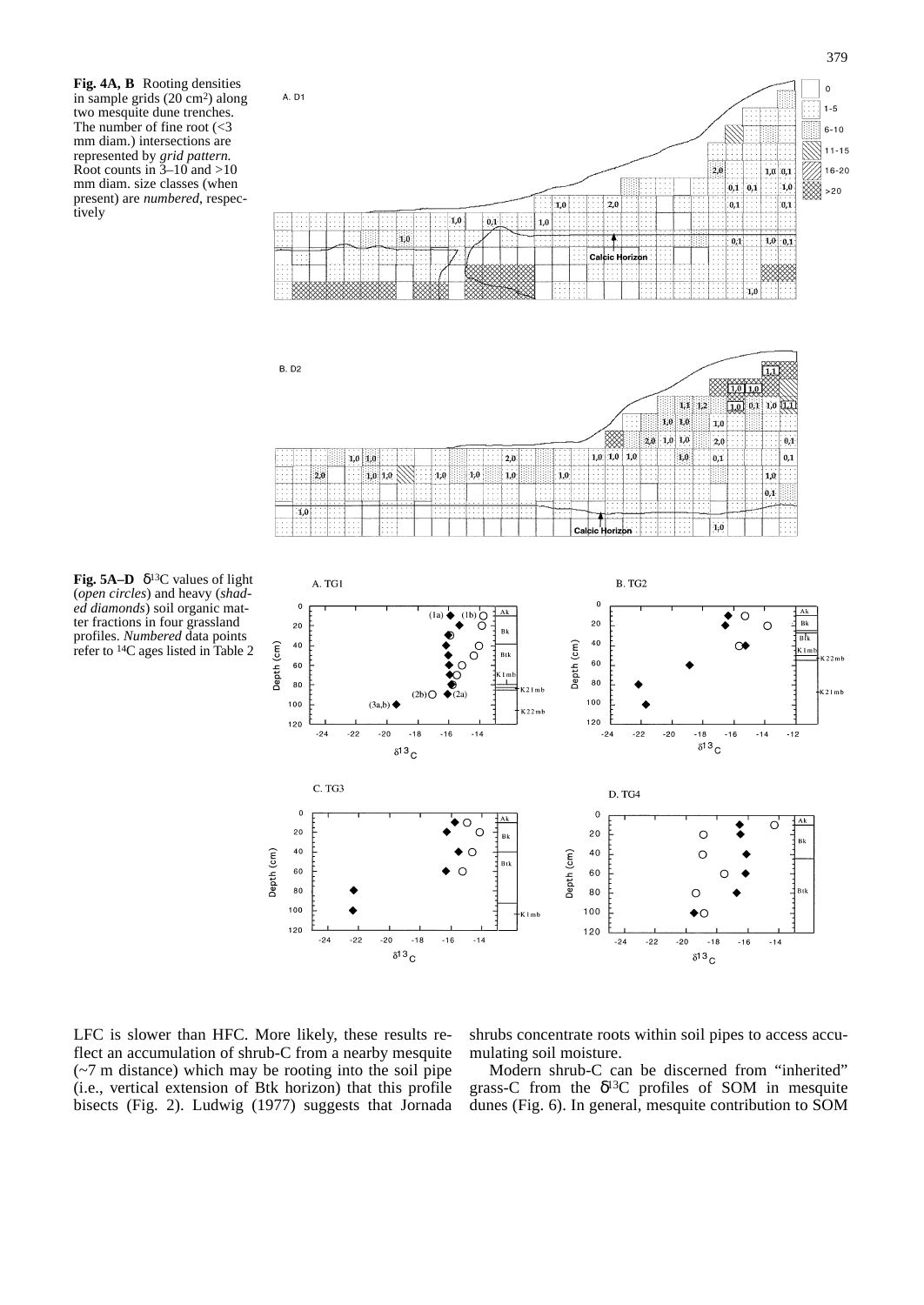**Fig. 6** δ13C values of light (*open circles*) and heavy (*shaded diamonds*) soil organic matter fractions in **A** dune 1 (*D1*) and **B** dune 2 (*D2*). *Numbered* data points refer to 14C ages listed in Table 2



pools decreased with increasing depth and distance from dune center. At the center of D1 (Fig. 6A), the  $\delta^{13}C$  of HFC increased down-profile from −21.9‰ to −15.4‰ between 10 and 140 cm, then decreased to −18.6‰ at 200 cm. The  $\delta^{13}$ C of LFC was relatively constant between 10–90 cm (~−21.3‰) but varied irregularly between 100 and 170 cm. The  $\delta^{13}$ C of LFC was consistently less than associated HFC, by an average of 2.8‰.

Variation of  $\delta^{13}$ C values between LFC and HFC pools and soil depth were consistent between dune and inter-

dune profiles. However, erosion of A and Bk horizons in interdune soils effectively removed the upper portion of the HFC  $\delta^{13}$ C profile. Similarly, LFC was limited to the surface 40 cm due to substrate loss above Kb horizons. The distribution of SOM  $\delta^{13}$ C values was similar between D1 (Fig. 6A) and D2 (Fig. 6B), when compared by horizon. However,  $\delta^{13}$ C values of LFC within interdune soils of D2 were more negative (up to 2‰). The lowest HFC δ13C value (−24.9‰) of any soil profile occurred in the K2b horizon of D2.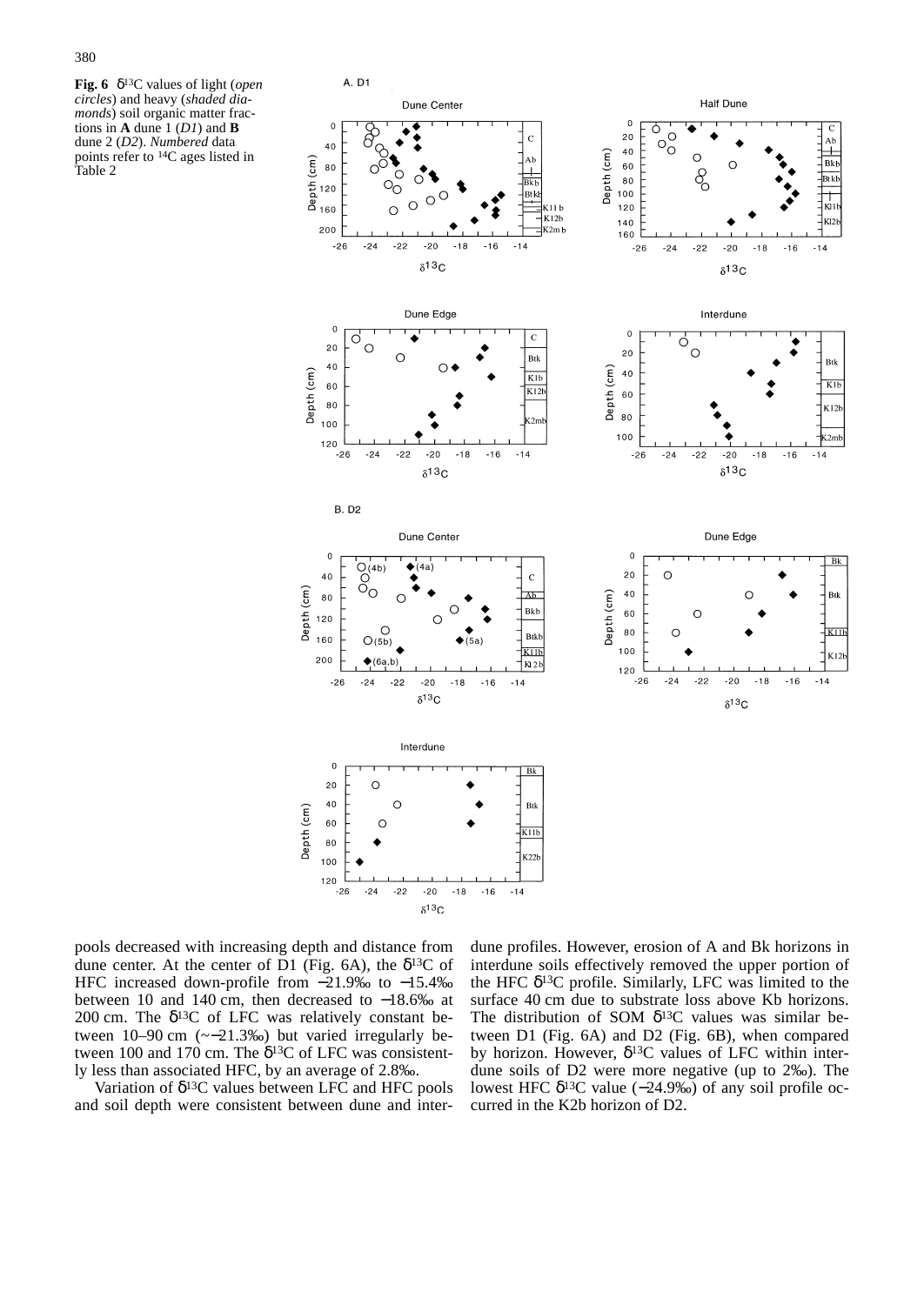

 $381$ 



**Fig. 7** The relative proportion of light (LFC) and heavy (HFC) soil organic matter derived from mesquite in **A** dune 1 (*D1*) and **B** dune 2 (*D2*)

We evaluated spatial changes in SOM production following shrub establishment by calculating the percentage of LFC and HFC derived from mesquite in D1 and D2. To do this, we compared  $\delta^{13}$ C values of grassland SOM (composited across profiles) to  $\delta^{13}$ C values of dune SOM and calculated the smallest increase in the proportion of  $C_3$ -C from equivalent grass-to-mesquite soil horizons.

Mesquite influence on SOM was greatest beneath shrub canopies but extended at least 3 m beyond dune boundaries (Fig. 7). In addition, shrub-C was proportionally greater in LFC than HFC pools, decreased with depth, and was limited primarily to non-calcic horizons. At the center of D1, up to 83% of LFC can be attributed to mesquite, as compared to 65% for HFC (Fig. 7A). Similar contributions were measured for LFC (up to 86%) and HFC (up to 54%) at the center of D2 (Fig. 7B). Shrub-C in LFC and HFC pools at the edge of D1 (up to 92% and 53%, respectively; Fig. 7A) was greater than at the edge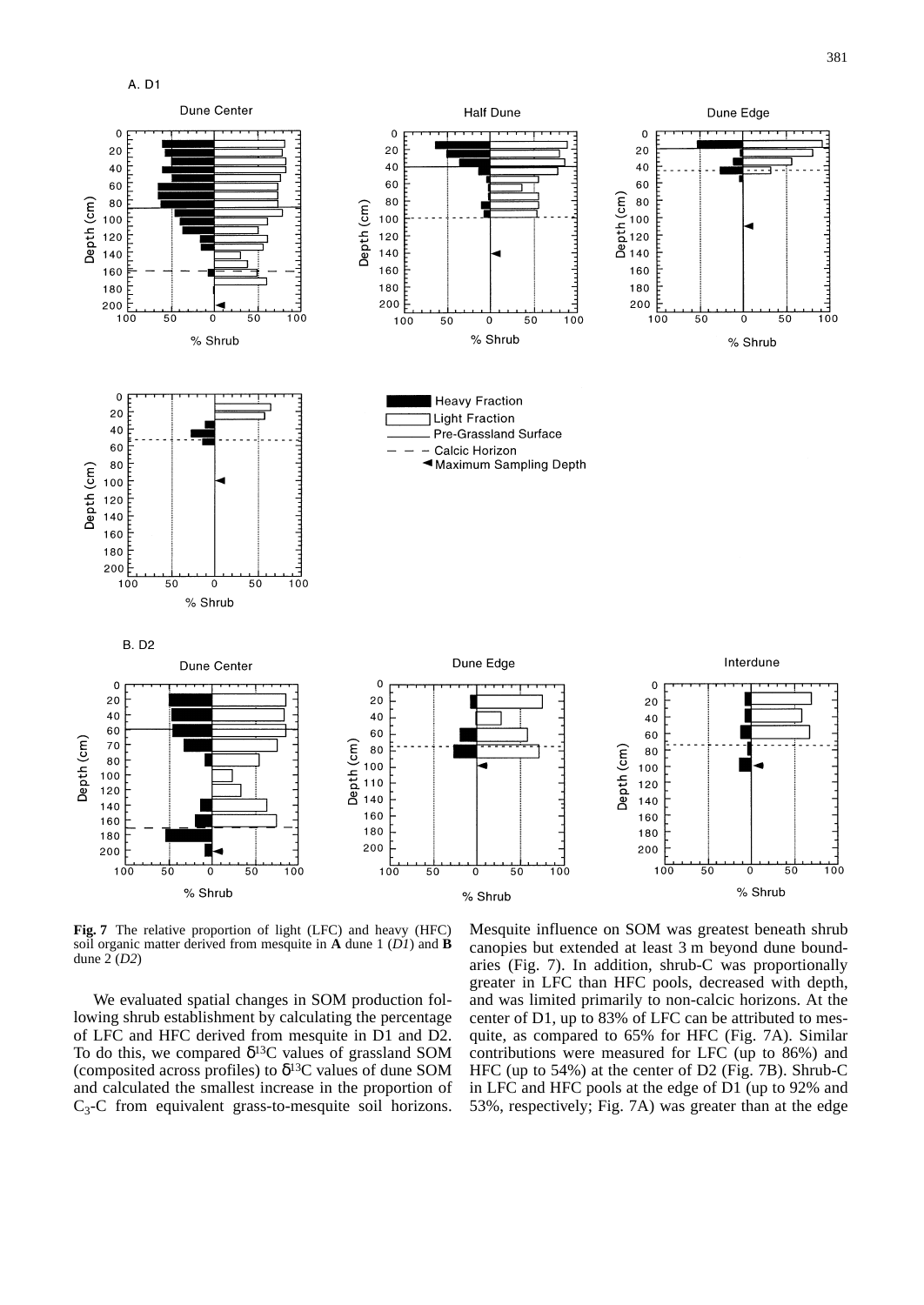**Table 1** Comparison of C pools with equivalent grassland and mesquite dune soil horizons. Values were derived from sample measurements composited across profiles and by horizon within each site. Numbers within parentheses indicate  $\pm 1$  SD. Values for

carbon fractions in Dune C horizons were compared to values for equivalent pools from grassland Ak and Bk horizons combined. All  $C$  concentrations reported with respect to total soil weight

| Horizon                                                           | Sample<br>Number<br>(n)            | Total C<br>$(\%$ by wt.)                                                                | Organic C<br>$(\%$ by wt.)                                                           | Light fraction <sup>a</sup><br>$(\%$ by wt.)                         | Heavy fraction<br>$(\%$ by wt.)                                                  | $C_4$ carbon <sup>b</sup><br>Heavy fraction<br>$(\% )$                          | $C_4$ carbon <sup>b</sup><br>Light fraction<br>$(\%)$                                |
|-------------------------------------------------------------------|------------------------------------|-----------------------------------------------------------------------------------------|--------------------------------------------------------------------------------------|----------------------------------------------------------------------|----------------------------------------------------------------------------------|---------------------------------------------------------------------------------|--------------------------------------------------------------------------------------|
|                                                                   | <b>Composite Grassland Profile</b> |                                                                                         |                                                                                      |                                                                      |                                                                                  |                                                                                 |                                                                                      |
| Ak<br>Bk<br><b>Btk</b><br>K1<br>K <sub>2</sub>                    | 4<br>6                             | 0.66(0.25)<br>0.82(0.42)<br>3.00(0.88)<br>11.19(10.00)<br>37.93 (13.51)                 | 0.15(0.02)<br>0.13(0.05)<br>0.05(0.01)<br>0.04(0.03)<br>0.01(0.01)                   | 0.01(0.02)<br>0.03(0.03)<br>0.01(0.01)<br>$- -$<br>$- -$             | 0.14(0.02)<br>0.10(0.03)<br>0.04(0.01)<br>0.04(0.03)<br>0.01(0.01)               | 83(4.0)<br>83 (4.0)<br>79 (12.0)<br>80 (17.0)<br>43(22.0)                       | 96(4.0)<br>86(20.0)<br>78 (17.0)<br>$0 -$<br>$0 -$                                   |
|                                                                   |                                    | Composite Mesquite Dune Profile (Center)                                                |                                                                                      |                                                                      |                                                                                  |                                                                                 |                                                                                      |
| $\mathsf{C}$<br>Ab<br>Bkb<br><b>B</b> tkb<br>K1<br>K <sub>2</sub> | 9<br>5<br>6<br>2                   | 0.21(0.08)<br>0.56(0.22)<br>1.19(0.83)<br>$1.99(0.70)*$<br>12.69(2.65)<br>43.87 (37.67) | 0.14(0.05)<br>$0.21(0.04)$ *<br>0.12(0.30)<br>0.05(0.02)<br>0.01(0.01)<br>0.01(0.00) | 0.04(0.03)<br>$0.07(0.02)$ **<br>0.03(0.02)<br>0.00(0.01)<br>$=$ $-$ | 0.11(0.03)<br>0.14(0.03)<br>0.08(0.03)<br>0.05(0.02)<br>0.01(0.01)<br>0.01(0.00) | $34(6.0)$ ***<br>$46(3.0)***$<br>76 (9.0)<br>77 (9.0)<br>58 (39.0)<br>48 (33.0) | $14(5.0)$ ***<br>$28(13.0)$ ***<br>$42(16.0)***$<br>$18(14.0)$ ***<br>$0 -$<br>$0 -$ |

\* *P* <0.05, \*\* *P* <0.01,\*\*\* *P* <0.001, *t-*test comparing soil parameters between equivalent grassland and dune soil horizons

and the heavy fraction  $b$  Percent C<sub>4</sub> derived within respective fractions

of D2 (76% and 26%, respectively; Fig. 7B); although shrub-C occurred to greater depth in D2. Similar levels of shrub-C (mean 64%) were detected in LFC pools beyond the boundaries of both dunes (Fig. 7A, B), but extended to a greater depth in D2. HFC pools contained higher levels of  $C_3$ -C in Kb horizons of D2, and to a lesser extent D1, relative to grassland Kb horizons. However, the absence of significant rooting activity or coexisting LFC suggests that such  $C_3$ -C existed prior to shrub establishment.

Soil organic matter: pools and chemistry

To assess direct effects of mesquite on SOM storage, we compared organic C pools in grassland and dune (center) soils (Table 1). Measurements were composited by site (due to the small number of samples) and compared across equivalent soil horizons. Overall, mesquite had little impact on SOM composition or storage. Total organic C and LFC increased in dune Ab horizons, relative to grasslands ( $P > 0.05$  and 0.01, respectively), but were similar in all other horizons. No significant changes in HFC storage were detected  $(P \le 0.05)$ . However, relative amounts of  $C_4$ -C in both HFC (C-Ab horizons) and LFC (C-Btkb horizons) pools decreased beneath mesquite (P >0.001). Changes in total soil C were limited to dune Btkb horizons, where a slight decrease occurred (*P*  $>0.05$ ).

Although the amount and proportion of HFC and LFC were similar between grass and shrub sites, mesquite have altered the chemistry of litter contributing to SOM pools. C/N ratios of LFC in the dunes (16.0±4.0; *n*=27) were, on average, 36% less than those in grassland profiles (25±13.0; *n*=28). C/N ratios of HFC were similar, 13.0±2.0; *n*=21 vs. 11.0±1.0; *n*=28 (respectively) and in

Table 2 Relative <sup>14</sup>C specific activity and age of carbon fractions in a grassland and mesquite dune soil profile

| Sample <sup>a</sup>                                                         | Depth                              | Carbon <sup>b</sup>                                  | $^{14}C$                                                                                                   | $14C$ age                                                                              |
|-----------------------------------------------------------------------------|------------------------------------|------------------------------------------------------|------------------------------------------------------------------------------------------------------------|----------------------------------------------------------------------------------------|
| number                                                                      | (cm)                               | fraction                                             | (% of modern $\pm$ 1SD)                                                                                    | ( $vr BP±1SD$ )                                                                        |
| Grassland: profile TG1                                                      |                                    |                                                      |                                                                                                            |                                                                                        |
| 1a<br>1 <sub>b</sub><br>2a<br>2b<br>Зa<br>3b<br>Mesquite: profile D2-Center | 10<br>10<br>90<br>90<br>100<br>100 | HFC<br>LFC<br>HFC<br>LFC<br>HFC<br>CaCO <sub>3</sub> | $94.1 \pm 0.6$<br>$119.0 \pm 0.8$<br>$76.9 \pm 0.5$<br>$103.8 \pm 0.7$<br>$30.6 \pm 0.2$<br>$8.0 \pm 0.08$ | $490 \pm 60$<br>Modern<br>$2100\pm(50)$<br>Modern<br>$9.510\pm(60)$<br>$20,270\pm(80)$ |
| 4a                                                                          | 20                                 | HFC                                                  | $86.4 + 0.54$                                                                                              | $1,170\pm(60)$                                                                         |
| 4b                                                                          | 20                                 | LFC                                                  | $122.1+0.8$                                                                                                | Modern                                                                                 |
| 5a                                                                          | 160                                | HFC                                                  | $53.6 + 0.34$                                                                                              | $5,010\pm(60)$                                                                         |
| .5b                                                                         | 160                                | LFC                                                  | $103.0 \pm 0.7$                                                                                            | Modern                                                                                 |
| 6a                                                                          | 200                                | HFC                                                  | $30.7 \pm 0.2$                                                                                             | $9,480\pm(60)$                                                                         |
| 6b                                                                          | 200                                | CaCO <sub>3</sub>                                    | $6.9 \pm 0.08$                                                                                             | $21,450\pm(90)$                                                                        |

<sup>a</sup> Refer to Figs. 5 and 6

<sup>b</sup> HFC and LFC refer to heavy and light soil organic matter fractions, respectively.  $CaCO<sub>3</sub>$  refers to pedogenic carbonate

general, less variable than those of LFC, consistent with previous SOM studies (e.g., Sollins et al. 1984).

# Soil organic matter: 14C ages

The <sup>14</sup>C ages of HFC increased with soil depth (to  $\sim$ 9.5) Ka BP) and exceeded those of coexisting LFC by  $\sim$ 100 years to 9.5 Ka (Table 2). In addition, specific 14C activities of LFC pools exceeded 100% (due to incorporation of bomb C), which is indicative of both rapid turnover and/or recent incorporation of plant litter (Jenkinson and Rayner 1977). HFC entrained in Kb horizons post-dates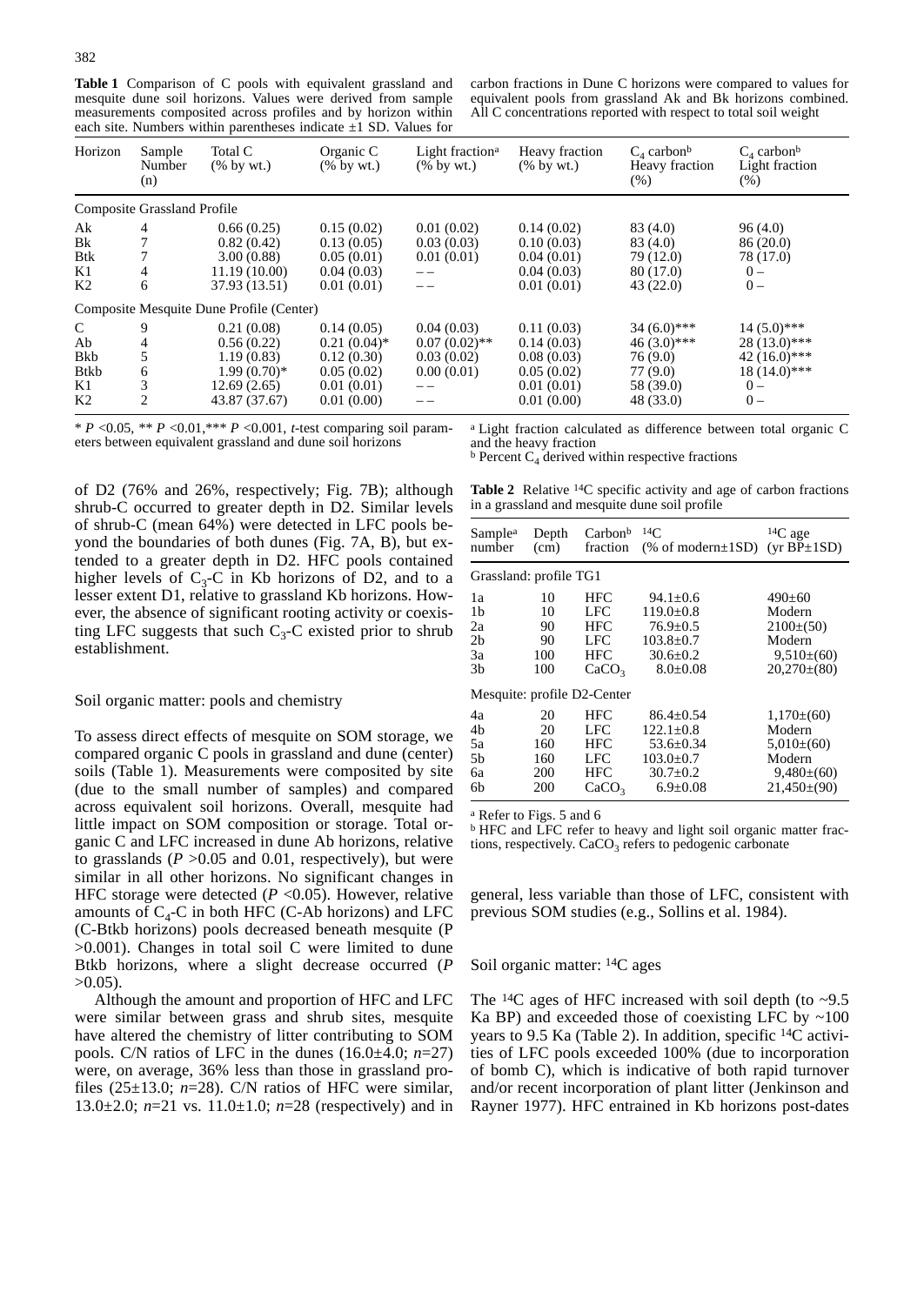the surrounding carbonate by  $\sim 10$  Ka. Gile and Grossman (1979) reported similar "contamination" in pedogenic carbonates from the Jornada. Within both grass and mesquite soils, an unconformity at Btk/K1mb boundaries demarcates the position of an ancient erosional surface. As a result, we can only place the prehistoric  $C_3$ - to  $C_4$  transition sometime between 9.5 and 5.0 Ka BP – assuming fairly uniform rates of organic input and turnover.

# Soil organic matter turnover

Vegetation surveys indicate that mesquite rapidly colonized the coppice dune study area 80–95 years ago (Hennessy et al. 1983; Gibbens and Beck 1985). Within that time, the proportion of  $C_4$ -C in HFC from Ab and Bkb horizons decreased ~37% and 6% (respectively), relative to grassland soils (Table 1). These differences are consistent with turnover rates of 136–161 years (Ab horizon) and 257–305 years (Bkb horizon). We did not detect any losses of  $C_4$ -C within lower horizons.

The proportion of  $C_4$ -C in LFC increased in dune Ab horizons (~476%), relative to grassland profiles, due to higher amounts of total LFC in the former. This may result from an initial stimulatory effect of shrubs on grass production beneath shrub canopies (Scanlan 1992; Tiszler and R. Virginia unpublished work). In contrast, the proportion of  $C_4$ -C in LFC decreased in dune Bkb (~44%) and Btkb (~18%) horizons. Concentrations of LFC in Kb horizons were to low to estimate changes in  $C_4$ -C (Table 1).

We calculated turnover rates for LFC in profiles TG1 (10 cm depth) and D2 (20 cm depth) based on the specific 14C activity of these materials (Table 2). Both samples were gathered near the surface and have  $\delta^{13}$ C values (TG1=−13.8‰; D2=−24.7‰), similar to grass and mesquite litter (respectively), suggesting that each pool has attained a steady state in C turnover. Two possible MRT values for TG1 (7 and 40 years) and D2 (11 and 28 years) were thus derived (Hsieh 1993).

# **Discussion**

We find evidence of both modern shrub expansion and earlier plant community changes from  $\delta^{13}$ C values of SOM in the Jornada. The  $\delta^{13}$ C of LFC and HFC in grassland soils decreased with depth by as much as 4.6‰ (Fig. 5D) and 6.6‰ (Fig. 5C), respectively. In plant communities where relative  $C_3/C_4$  biomass has been stable over long periods of time, the  $\delta^{13}$ C of SOM often increases with depth by  $\sim$ 2–3‰ (e.g., Nadelhoffer and Fry 1988). This pattern has been attributed to fractionation by decomposers, preservation of isotopically distinct biochemical fractions, and/or variations in the 13C content of atmospheric  $CO<sub>2</sub>$  over the past century (Friedli et al. 1986; Nadelhoffer and Fry 1988; Baldesdent et al. 1993). Our data indicate that  $C_3$  plant biomass was greater prehistorically and that SOM pools are in a state of transition, not fully reflecting the  $\delta^{13}$ C of the present C<sub>4</sub> grasses.

The  $\delta^{13}$ C values of HFC in grassland soils reveal a post-glacial shift to  $C_4$  dominance which is generally consistent with regional paleoecological reconstruction's. During the late-Pleistocene, southern New Mexico was cooler (Brakenridge 1978) and moister than at present (Wells 1966; Marion et al. 1985), providing an environment favorable to  $C_3$  species (Van Devender and Spaulding 1979). Expansion of  $C_4$  grasses during the mid-Holocene (*c*. 8 Ka BP) occurred throughout southwest, largely in response to climatic warming (Neilson 1986). In the Jornada Basin, however, isotope data indicate a shift from  $C_4$  to  $C_3$  plant dominance (*c*. 7–9 Ka BP), as evidenced by decreased  $\delta^{13}$ C values in pedogenic carbonate and SOM from alluvial surfaces (Cole and Monger 1994). Fossil pollen and carbonate isotope studies on alluvial and basin deposits in the Jornada do suggest a partial recovery of  $C_4$  grasses  $c$ . 5–4 Ka BP (Freeman 1972, Buck 1996). The absence of a  $C_4$ -to- $C_3$  isotopic shift (*c*. 7–9 Ka BP) in our profiles probably results from soil truncation, prior to this transition.

Mesquite have produced recent changes in the vertical distribution of root biomass and SOM that facilitate the formation of shrub resource islands (e.g., Garcia-Moya and McKell 1970). These changes are evident in the down-profile increase in δ13C values of SOM in coppice dunes (e.g., Tieszen and Archer 1990). McPherson et al. (1993) attributed an increase of SOM  $\delta^{13}$ C values (~6.0‰) beneath mesquite (*Prosopis juliflora* (Swartz) DC) in southern Arizona to recent shrub expansion. However, the specific timing of shrub establishment was not known. Our data suggest that mesquite have produced substantial changes in SOM  $\delta^{13}$ C values in less than 100 years.

The most important biogeochemical consequence of mesquite expansion may be the production of woody biomass below the rooting zone of perennial grasses. We found significant numbers of both coarse and fine roots up to 2 m beneath dune surface and to at least 1 m depth in soils between dunes. Jenkins et al. (1988) identified mesquite roots in Jornada dunes at depths of up to 6 m. In comparison, desert grasses generally concentrate roots in the upper 15 cm of soil (Cable 1969). We found only fine root biomass in our grassland profiles, most of which was concentrated between 0 and 40 cm depth. Consequently, both total and deep root biomass may have increased following shrub establishment.

Mesquite should enhance long-term soil C sequestration by creating a net C sink in root litter (McPherson et al. 1993; Fisher et al. 1994; Nepstad et al. 1994). The presence of modern shrub-C in LFC pools beneath mesquite (to at least 160 cm depth) indicates that root litter is an important source of soil C at depth. Like HFC, specific 14C activities of LFC increase downprofile, due perhaps to slower turnover and/or litter input in lower soil horizons. Significantly, <sup>14</sup>C activities of LFC lower in TG1 (90 cm=103.8%) and M2 (160 cm=103.0%) reveal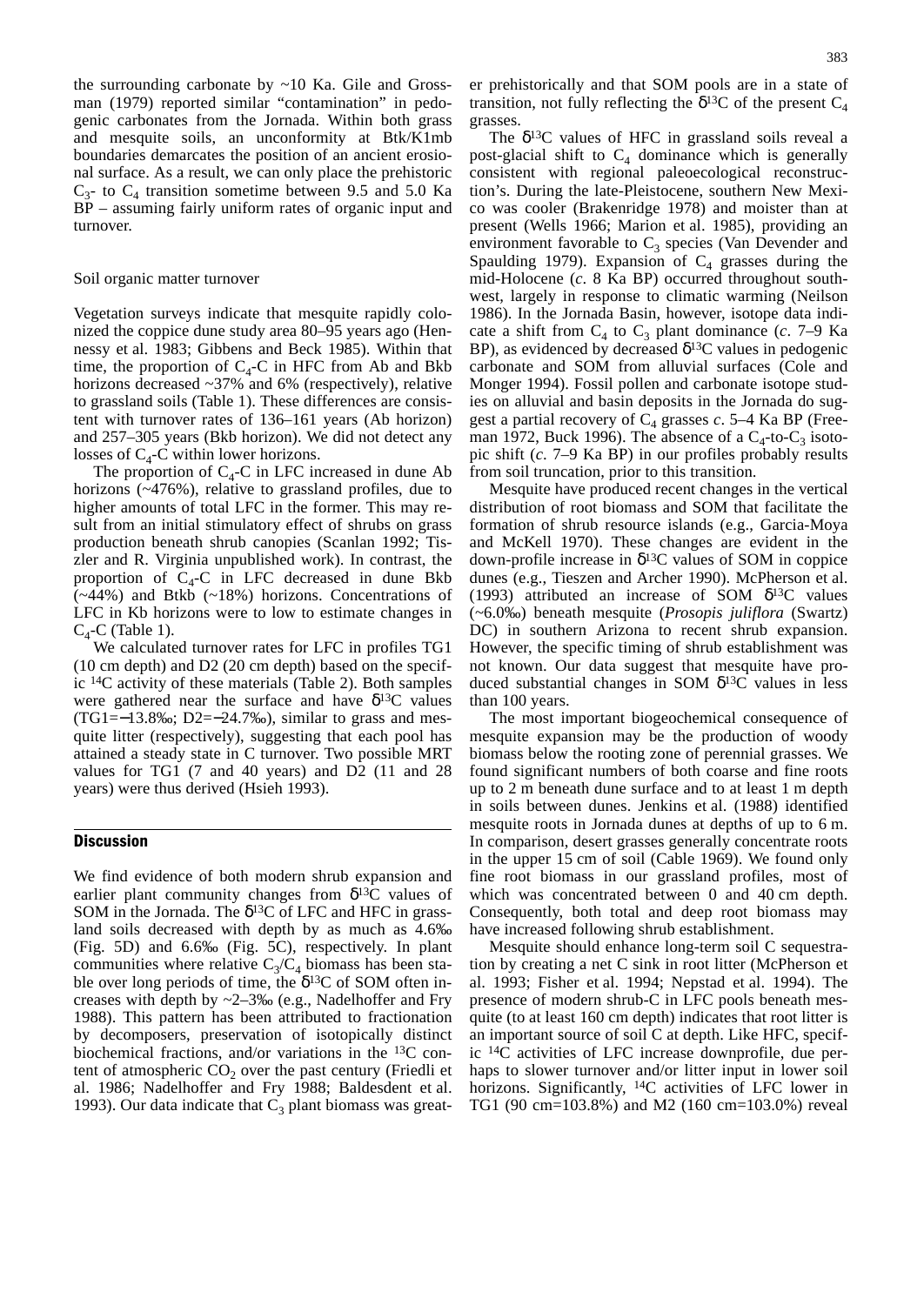the presence of C which is not actively cycling (Hsieh 1993), i.e., MRT >80 years (Table 2).

Connin et al. (in press) recently evaluated community-level changes in net C balance associated with shrub expansion in the Jornada Basin. On an area weighted basis, aboveground biomass and NPP of grass and mesquite dune habitats were similar (L.F. Huenneke, unpublished data). However, SOM contents were ~15% less (to 1 m depth) in mesquite communities relative to grasslands, despite a corresponding increase (~45%) in root biomass (Connin et al., in press). They attributed the loss of SOM in mesquite communities to soil erosion between shrubs. Thus, despite dramatic changes in plant distribution and structure, total ecosystem C has not changed, only its distribution between biomass and soils.

The influence of litter quality on short-term SOM turnover and its effect on net soil C storage should also be considered in the context of shrub expansion. In our study, C/N ratios of LFC in mesquite soils were ~36% lower than in grassland soils, evidently due to differences in litter quality between black gamma (C/N≅38) and mesquite (C/N≅16) (Schaefer et al. 1985; Cepeda-Pizarro and Whitford 1990). Decreasing C/N ratios of LFC beneath mesquite should enhance N availability and stimulate SOM turnover relative to grassland soils (Moorhead and Reynolds 1991; Sollins et al. 1984), causing a decline in LFC. Recent work indicates that N mineralization potentials are greater under mesquite than adjacent grasses in the Jornada (J. Tizler and R. Virginia, unpublished data). However, we found few differences in C storage between equilvalent grass and mesquite soil horizons, indicating that changes in root distribution and LFC litter quality have had little impact on C storage thus far.

Direct estimates of SOM turnover within grass and mesquite habitats are necessary to predict the ultimate impacts of shrub expansion on nutrient availability and SOM storage. Active SOM pools generally turn over on a decadal scale (Jenkinson and Rayner 1977; Trumbore et al. 1989; Hsieh 1993) and LFC turnover rates are generally faster than that of bulk SOM. For example, Gregorich et al. (1995) used  $\delta^{13}$ C values to calculate a ~35 year MRT for bulk soil (0–30 cm) and a  $\sim$ 12 year MRT for associated LFC in cultivated soils from Canada. Trumbore et al. (1996) reported turnover times for low-density SOM ( $\tau$ =6–8 years) in California at a mean annual temperature (~17.8° C) similar to the Jornada. These data suggest that the lower MRT values calculated for LFC in our grass ( $\tau$ =7 years) and mesquite ( $\tau$ =11 years) soils are the most appropriate. It is possible that MRTs of LFC have increased beneath mesquite relative to grasses, which is consistent with Cepeda-Pizzaro and Whitford (1990), who reported greater biomass loss in black grama litter over time than in mesquite litter. However, it is important to note that slight inclusion of older grass-C in the mesquite sample could produce the differences in LFC turnover measured between our sites.

The MRTs of HFC under mesquite decreased with depth from an average of ~150 to 280 years in Ab to Bkb horizons, respectively. These estimates are lower than MRTs of stable C calculated from  $\delta^{13}$ C values in cultivated soils (0–20 cm depth;  $\tau \approx 400-1400$  years) (Balesdent et al. 1988) but higher than in a forest-savanna  $(0-10 \text{ cm depth}; \tau \leq 40 \text{ years})$  (Martin et al. 1990). These variations probably reflect site-related differences in climate, soil properties, and/or the specific SOM fraction measured. Estimates of stable SOM turnover based on 14C models also exceed our values. Hsieh (1992) calculated MRTs for stable SOM from two prairie soils in Missouri and Illinois of 853 and 2973 years, respectively. In comparison, Trumbore (1993) calculated younger MRTs for dense (i.e., stable) SOM fractions in temperate  $(\tau=470)$  and tropical soils ( $\tau=990$  years).

Sub-surface decomposition is rapid in arid land environments (Whitford et al. 1988), which is consistent with the relatively low MRTs calculated for HFC in our study. Assuming, that  $C_4$ -C comprises ~80% of HFC beneath mesquite (Table 1), and assuming a MRT of 280 years, we calculate that HFC in the Bkb horizon will equilibrate isotopically (with mesquite litter inputs) in  $\sim$ 2.5 Ka. However, a steady-state in C turnover for these HFC pools may be achieved in less time.

In summary, Schlesinger et al. (1990) define desertification in the context of the redistribution of soil resources and suggest that changes in soil properties and their spatial variation may alter functional properties of arid land environments. Despite an increase in the spatial heterogeneity of soil resources and plant cover following shrub expansion in the Jornada, we found few significant changes in total SOM when grass and shrub soils were compared by horizon. However, the source, distribution, and quality of root litter and SOM is changing. These changes may influence C storage and soil N mineralization rates which depend upon the relative amounts and C/N ratios of LFC and HFC pools (Sollins et al. 1984). Since N limits NPP in arid lands (Schlesinger et al. 1990), desertified shrub communities may exhibit patterns of resilience and resistance that are distinct from the grasslands they have replaced (Reynolds et al. in press). We predict that changes in SOM production and cycling resulting from mesquite expansion in the Jornada Basin are characteristic of arid land grass-to-shrub vegetation changes worldwide and have important implications for ecosystem productivity and human use.

Acknowledgements We are grateful to John Anderson, Barbara Nolen, Amrita de Syoza, and Melody Brown for their logistical support and field assistance. We are particularly grateful to Kris Havstad, Director of the USDA Jornada Experimental Range for scientific contribution and for providing staff and equipment during trench excavation. We thank W.H. Schlesinger and three anonymous reviewers for constructive suggestions on early versions of this manuscript. Special thanks to L.H. Gile and R.P. Gibbens for sharing their invaluable knowledge of desert ecosystems. We also thank Y.P. Hsieh for providing assistance with MRT calculations and Mengchi Ho for assistance with soil analysis. This research was supported by a National Science Foundation Dissertation Improvement Grant DEB-9520743 and a National Science Foundation grant DEB-9006621 and it is a contribution to the National Science Foundation Jornada Basin Long Term Ecological Research Program. This study was also supported by the Earth, Ecosystem, and Ecological Science Graduate Program at Dartmouth College.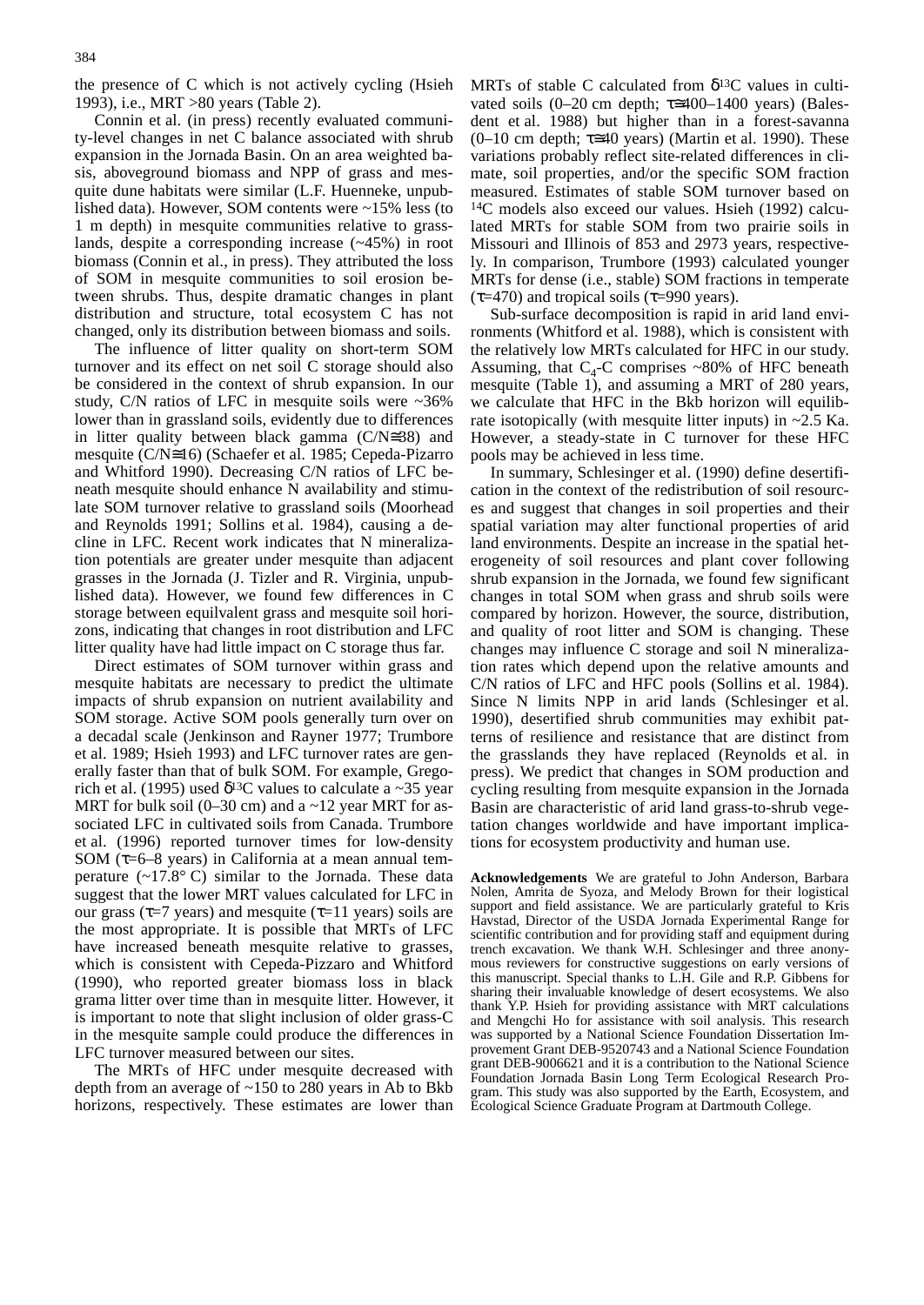- Archer SR, Scifres CR, Bassham CR, Maggio R (1988) Autogenic succession in a subtropical savanna: conversion of grassland to thorn woodland. Ecol Monogr 58:111–127
- Balesdent J, Wagner GH, Mariotti A (1988) Soil organic matter turnover in long-term field experiments as revealed by the carbon-13 natural abundance. Soil Sci Soc Am J 52:118–124
- Balesdent J, Girardin C, Mariotti A (1993) Site-related δ13C of tree leaves and soil organic matter in a temperate forest. Ecology 74:1713–1721
- Bender MM (1968) Mass spectrometric studies of carbon-13 variations in corn and other grasses. Radiocarbon 10:468– 472
- Boutton TW (1991) Stable carbon isotope ratios of natural materials. II. Atmospheric, terrestrial, marine, and freshwater environments. In: Colman D, Fry B (eds) Carbon isotope techniques. Academic Press, New York, pp 173–185
- Brakenridge RG (1978) Evidence for a cold, dry full-glacial climate in the American southwest. Quat Res 9:22–40
- Brown JR, Archer S (1990) Water relations of a perennial grass and seedling vs adult woody plants in a subtropical savanna, Texas. Oikos 57:366–374
- Buck BJ (1996) Late Quaternary landscape evolution, paleoclimate, and geoarchaeology, southern New Mexico and west Texas. Ph D thesis, New Mexico State University, Las Cruces
- Buffington LC, Herbel CH (1965) Vegetation changes on a semidesert grassland range from 1958–1963. Ecol Monogr 35:139–164
- Cable DR (1969) Competition in the semidesert grass-shrub type as influenced by root systems, growth habits, and soil moisture extraction. Ecology 50:27–38
- Cepeda-Pizzarro JG, Whitford WG (1990) Decomposition patterns of surface leaf litter of six plant species along a Chihuahuan Desert watershed. Am Midl Nat 123:319–330
- Cole DR, Monger CH (1994) Influence of atmospheric  $CO<sub>2</sub>$  on the decline of  $C_4$  plants during the last deglaciation. Nature 368:533–536
- Connin SL, Virginia RA, Chamberlain CP, Huenneke LF, Harrison K, Schlesinger WH (in press) Dynamics of carbon storage in degraded arid land environments: a case study from the Jornada Experimental Range, New Mexico (USA). In: Squires VR, Glenn EP, Ayoub AT (eds) Drylands and global change in the twenty-first century. University of Arizona Press, Arizona
- Cheng H, Molina J (1995) In search of the bioreactive soil organic carbon: the fractionation approaches. In: Kimble LR, Levine E, Stewart BA (eds) Soils and global change. CRC, Boca Raton, pp 343–350
- Coplen TB (1994) Reporting of stable hydrogen, carbon, and oxygen isotopic abundances. Pure Appl Chem 66:272–276
- Dzurec RS, Boutton TW, Caldwell MM, Smith BN (1985) Carbon isotope ratios of soil organic matter and their use in assessing community composition changes in Curley Valley, Utah, Oecologia 66:17–24
- Ehleringer JR, Cooper TA (1988) Correlations between carbon isotope ratio and microhabitat in desert plants. Oecologia 76:562–566
- Fisher MJ, Rao IM, Ayarza MA, Lascano CE, Sanz JI, Thomas RJ, Very RR (1994) Carbon storage by introduced deep-rooted grasses in South American savannas. Nature 371:236–238
- Freeman CE (1972) Pollen study of some Holocene alluvial deposits in Dona Ana County, Southern New Mexico. Tex J Sci 24:203–220
- Friedli H, Lotscher H, Oeschge H, Siegenthaler U, Stauffer B (1986) Ice core record of the  $13C/12C$  ratios of atmospheric  $CO<sub>2</sub>$  in the past two centuries. Nature 324:237–238
- Garcia-Moya E, McKell CM (1970) Contribution of shrubs to the nitrogen ecology of a desert wash community. Ecology 51:81–88
- Gibbens RP, Beck RF (1985) Changes in grass basal area and forb densities over a 64-year period on grassland types of the Jornada Experimental Range. J Range Manage 41:186–192
- Gibbens RP, Tromble JM, Hennessy JT, Cardenas M (1983) Soil movement in mesquite dunelands and former grasslands of southern New Mexico from 1933 to 1980. J Range Manage 36:145–148
- Gile LH (1966) Coppice dunes and the Rotura soil. Soil Sci Soc Am Proc 30:657–660
- Gile LH, Grossman RB (1979) The desert project soil monograph. Soil Conservation Service, United States Department of Agriculture, Washington
- Gile LH, Peterson FF, Grossman RB (1965) The K horizon: a master soil horizon of carbonate accumulation. Soil Sci 99:74–82
- Goldberg DE, Turner RM (1986) Vegetation change and plant demography in permanent plots in the Sonoran Desert. Ecology 67:695–712
- Gregorich EG, Ellert BH, Monreal CM (1995) Turnover of soil organic matter and storage of corn residue carbon estimates from natural 13C abundance. Can J Soil Sci 75:161–167
- Heitschmidt RK, Ansely RJ, Dowhower PW, Jacoby PW, Price DL (1988) Some observations from excavation of honey mesquite root systems. J Range Manage 41:227–231
- Hennessy JT, Gibbens RP, Tromble JM, Cardenas M (1983) Vegetation changes from 1935 to 1980 in mesquite dunelands and former grasslands of southern New Mexico. J Range Manage 36:370–374
- Hennessy JT, Gibbens JM, Tromble JM, Cardenas M (1985) Mesquite (*Prosopis glandulosa* Torr.) dunes and interdunes in southern New Mexico: a study of soil properties and soil water relations. J Arid Environ 9:27–38
- Houghton FE (1972) Climatic guide, New Mexico State University, Las Cruces, New Mexico, 1851–1971. Agric Stn Res Rep  $230:1-20$
- Hsieh YP (1992) Pool size and mean age of stable organic carbon in cropland. Soil Sci Soc Am J 56:460–464
- Hsieh YP (1993) Radiocarbon signatures of turnover rates in active soil organic carbon pools. Soil Sci Soc Am J 57:1020–1022
- Janzen HH, Cambell CA, Brandt SA, Lafond GP, Townley-Smith L (1992) Light-fraction organic matter in soils from long-term crop rotation. Soil Sci Soc Am J 56:1799–1806
- Jenkins MB, Virginia RA, Jarrell WM (1988) Depth distribution and seasonal populations of mesquite-nodulating rhizobia in warm desert ecosystems. Soil Sci Soc Am J 52:1644–1650
- Jenkinson DS, Rayner JH (1977) The turnover of soil organic matter in some of the Rothamsted classical experiments. Soil Sci 76:297–304
- Kelly RD, Walker BH (1976) The effects of different forms of land use on the ecology of a semi-arid region of southeastern Rhodesia. J Ecol 64:553–576
- Ludlow M, Troughton J, Jones R (1976) A technique for determining the proportion of  $C_3$  and  $C_4$  species in plant samples using stable natural isotopes of carbon. J Agric Sci 87:625–632
- Ludwig JA (1977) Distributional adaptations of root systems in desert environments. In: Marshall JK (ed) The belowground ecosystem: a synthesis of plant-associated processes. Colorado State University, Fort Collins, pp 85–91
- Marion GN, Schlesinger WH, Fonteyn PJ (1985) CALDEP: a regional model for soil  $CaCO<sub>3</sub>$  (caliche) deposition in southwestern deserts. Soil Sci 139:468–481
- Mariotti A, Peterschmidt E (1994) Forest savanna ecotone dynamics in India as revealed by carbon isotope ratios of soil organic matter. Oecologia 97:475–480
- Martin A, Mariotti A, Balesdent J, Lavelle P, Vuattoux R (1990) Estimate of organic matter turnover rate in a savanna soil by 13C natural abundance measurements. Soil Biol Biochem 22:517–523
- McPherson GR, Boutton TW, Midwood AJ (1993) Stable carbon isotope analysis of soil organic matter illustrates vegetation change at the grassland/woodland boundary in southeastern Arizona, USA. Oecologia 93:95–101
- Moorhead DL, Reynolds JF (1991) A general model of litter decomposition in the northern Chihuahuan Desert. Ecol Model 56:197–219